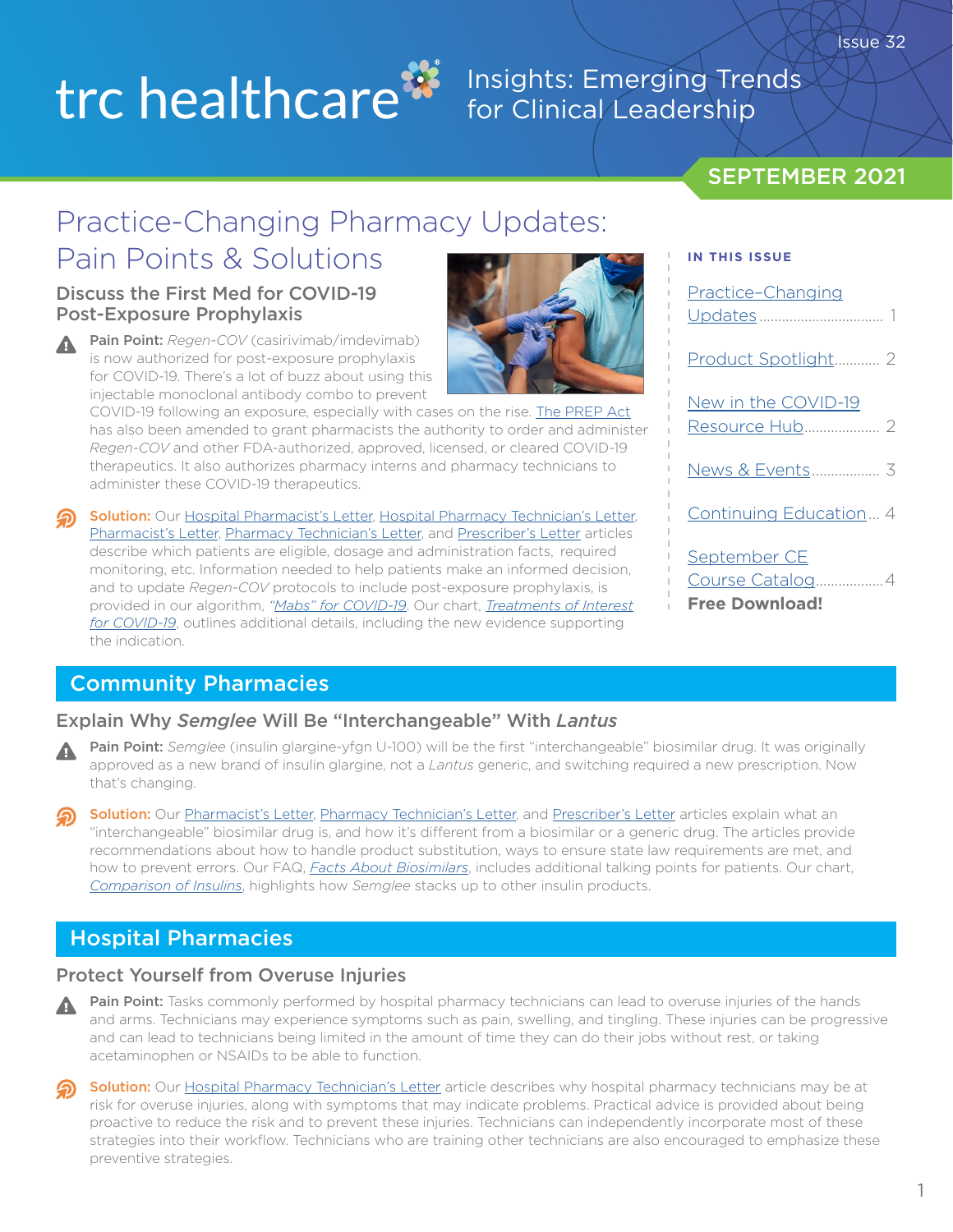### <span id="page-1-0"></span>Natural Medicines



### Coffee Concerns Calmed

- Pain Point: Over the years, there have been a lot of mixed signals about the safety of coffee, especially in relation to cardiovascular health. But the most recent research, which is also the highest quality research to date, suggests that coffee is not only likely to be safe for most people, but it may also be beneficial (when used in moderation, of course).
- **Solution:** Our [Natural Medicines article](https://naturalmedicines.therapeuticresearch.com/news/news-items/2021/september/coffee-concerns-calmed.aspx?utm_source=hubspot&utm_medium=email&utm_campaign=september2021insightsnewsletter) explains recent research that has found that, despite previous concerns, coffee does not seem to increase the risk for high blood pressure or a fast or irregular heartbeat. And some research also suggests that regular coffee consumption can reduce the risk for death from heart disease and may even reduce the risk for heart failure in some people. However, these benefits are likely to disappear when coffee is consumed in excess. In this article, we provide guidance for counseling patients about coffee consumption.

Product Spotlight This issue, we feature our **RxAdvanced training programs**—elevated training for today's expert pharmacists.

[RxAdvanced](https://trchealthcare.com/about-us/products/rxadvanced/?utm_source=hubspot&utm_medium=email&utm_campaign=september2021insightsnewsletter) offers affordable, relevant training programs for pharmacists in critical subjects to help them keep pace and practice with confidence.

With scalable, cost-effective package options, you can choose from flexible purchasing plans, suited for enterprise-wide use. Pay for as many, or as few, programs to meet your pharmacy's needs. With RxAdvanced, managers get simplified reports to document completions and quickly spot learners who aren't finished. In addition, this program is designed to help confirm expertise with built-in skill checks.

[RxAdvanced](https://trchealthcare.com/about-us/products/rxadvanced/?utm_source=hubspot&utm_medium=email&utm_campaign=september2021insightsnewsletter) hosts a suite of programs including:

- Antimicrobial Stewardship
- Anticoagulation Management
- Hazardous Drugs *in partnership with CriticalPoint*
- Sterile Compounding *in partnership with CriticalPoint*
- Opioid Stewardship
- Guide to Natural Medicines
- Leadership & Communication

RxAdvanced is available to purchase as an institutional group. Support your pharmacists by adding RxAdvanced to your pharmacist training program!





**[Get a Quote](https://info.therapeuticresearch.com/enterprise-quote-request-page?__hstc=148641960.a2734cdd3883755394409e16abb7ce72.1621380914368.1629227407170.1629230859349.11&__hssc=148641960.3.1629230859349&__hsfp=2285334546&_ga=2.16054582.1074578095.1629218376-1972443842.1621380905&utm_source=Corporate+Site&utm_medium=Website&utm_campaign=Enterprise+Request+a+Quote)**



# New in the COVID-19 Resource Hub

Our editors continue to add new articles and clinical resources to the COVID-19 Resource Hub. Access to the hub is free – no subscription required. Recent additions and updates include:

- Article: [Clear Up Confusion About Additional COVID-19 Vaccine Doses](https://pharmacist.therapeuticresearch.com/Content/Segments/PRL/2021/Aug/Clear-Up-Confusion-About-Additional-COVID-19-Vaccine-Doses-S2108008?utm_source=hubspot&utm_medium=email&utm_campaign=september2021insightsnewsletter)
- Article: [Add Post-Exposure Prophylaxis to Regen-COV Protocols](https://pharmacist.therapeuticresearch.com/Content/Articles/PLH/2021/Sep/Add-Post-Exposure-Prophylaxis-to-Regen-COV-Protocols?utm_source=hubspot&utm_medium=email&utm_campaign=september2021insightsnewsletter)
- The Chart: [Treatments of Interest for COVID-19](https://pharmacist.therapeuticresearch.com/Content/Segments/PRL/2020/Apr/Treatments-of-Interest-for-COVID-19-S2004008?utm_source=hubspot&utm_medium=email&utm_campaign=september2021insightsnewsletter)

**[Visit the COVID-19 Resource Hub](https://pharmacist.therapeuticresearch.com/Content/Topic/all/covid-19-Resource-Hub?utm_source=hubspot&utm_medium=email&utm_campaign=september2021insightsnewsletter)**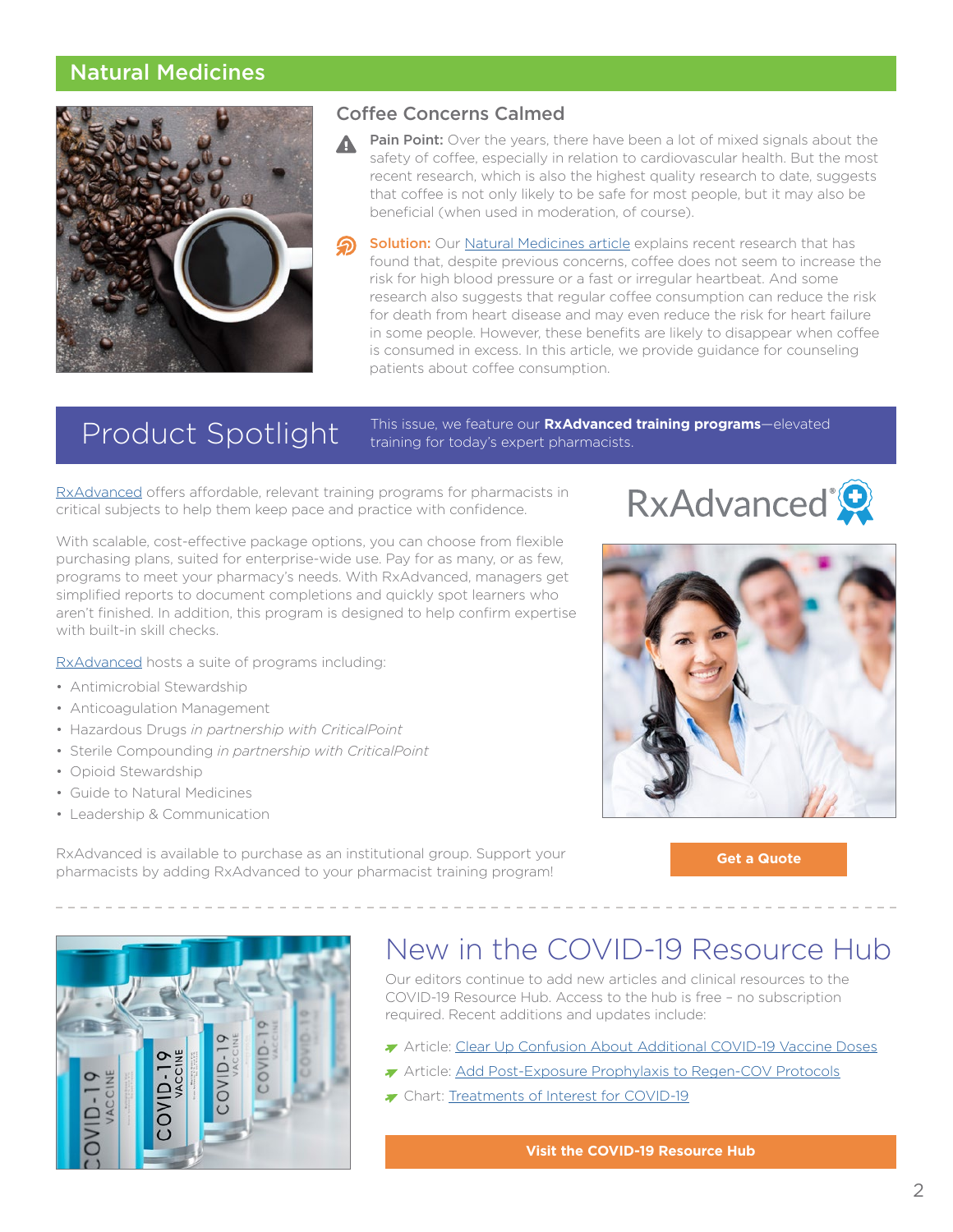# <span id="page-2-0"></span>News & Events

### Hot Topic Webinar

We offer on-demand webinars for you to enjoy at your leisure.

For the month of September, we have a new webinar available on demand that features an expert panel discussion and clinical guidance on *Treatment of Resistant Hypertension*. Listen as Steven E. Nissen, MD, MACC Chairman, Department of Cardiovascular Medicine Cleveland Clinic Foundation, and other panelists discuss and answer common clinical questions. Click **[here](https://trchealthcare.com/treatment-resistant-hypertension/?utm_source=hubspot&utm_medium=email&utm_campaign=september2021insightsnewsletter)** to watch for free.



**[Check out our other on-demand webinars here.](https://trchealthcare.com/about-us/news-and-resources/webinars?utm_source=hubspot&utm_medium=email&utm_campaign=september2021insightsnewsletter)**

### TRC Healthcare Sponsored Webinar

### **October 22, 2021, 1-1:20 pm ET:** *Training Technicians for USP <800> Compliance*

TRC Healthcare is sponsoring a free webinar through Pharmacy Purchasing & Products (PP&P) where CriticalPoint's Abby Roth, CMQ/QE, QP503A Qualified, will be speaking. She'll be discussing the challenges that pharmacies face in training technicians to demonstrate competence and compliance, especially regarding USP <800> guidelines. And she'll provide strategies that pharmacists can use to maximize the capabilities of a fully trained technician support system. Don't miss out! [Register here](https://www.pppmag.com/webinars/info.php?id=37&source=ttp37e1).



### CriticalPoint Upcoming Webinars

### **October 20, 1:00 pm ET:** *Operator Conduct in Sterile Compounding Environments*

Operator conduct and aseptic technique are not discussed in detail in the current and 2019 version of USP <797>. This lack of direction leaves many sterile compounding organizations unsure of the best ways to guarantee patient safety. This webinar will discuss CriticalPoint's best practice recommendations for operator conduct within the compounding environment and aseptic technique as well as what to incorporate in facility standard operating procedures (SOPs) and training. Presented by Melanie Dorey, RPhT, QP503A. [Register](https://www.criticalpoint.info/activity/webinar-operator-conduct-in-sterile-compounding-environments/) today!

**[Click here to check out all upcoming CriticalPoint webinars](https://www.criticalpoint.info/activities/?filter-activity-type=1439)**

### Our Most Popular Articles/Charts for September

| <b>Contract Contract Contract Contract Contract Contract Contract Contract Contract Contract Contract Contract Co</b>                                  |  |
|--------------------------------------------------------------------------------------------------------------------------------------------------------|--|
|                                                                                                                                                        |  |
| $\mathcal{L}(\mathcal{L})$ and $\mathcal{L}(\mathcal{L})$ and $\mathcal{L}(\mathcal{L})$ and $\mathcal{L}(\mathcal{L})$ and $\mathcal{L}(\mathcal{L})$ |  |

- Hospital Pharmacist's Letter: [Pharmacotherapy of Neuropathic Pain](https://hospital-pharmacist.therapeuticresearch.com/Content/Segments/PRL/2015/Nov/Pharmacotherapy-of-Neuropathic-Pain-9101?utm_source=hubspot&utm_medium=email&utm_campaign=september2021insightsnewsletter)
- Hospital Pharmacy Technician's Letter: [Inpatient Use of Ambulatory Pumps](https://hospital-pharmacytech.therapeuticresearch.com/Content/Segments/PRL/2021/Sep/Inpatient-Use-of-Ambulatory-Pumps-S2109005?utm_source=hubspot&utm_medium=email&utm_campaign=september2021insightsnewsletter)
- Pharmacist's Letter: [Comparison of ADHD Medications](https://pharmacist.therapeuticresearch.com/Content/Segments/PRL/2016/Mar/Comparison-of-ADHD-Medications-9475?utm_source=hubspot&utm_medium=email&utm_campaign=september2021insightsnewsletter)
- Pharmacy Technician's Letter: [Comparison of Insulins](https://pharmacytech.therapeuticresearch.com/Content/Segments/PRL/2015/Mar/Comparison-of-Insulins-8205?utm_source=hubspot&utm_medium=email&utm_campaign=september2021insightsnewsletter)
- Prescriber's Letter: [Foot Infections in Patients With Diabetes](https://prescriber.therapeuticresearch.com/Content/Segments/PRL/2016/May/Foot-Infections-in-Patients-With-Diabetes-9678?utm_source=hubspot&utm_medium=email&utm_campaign=september2021insightsnewsletter)